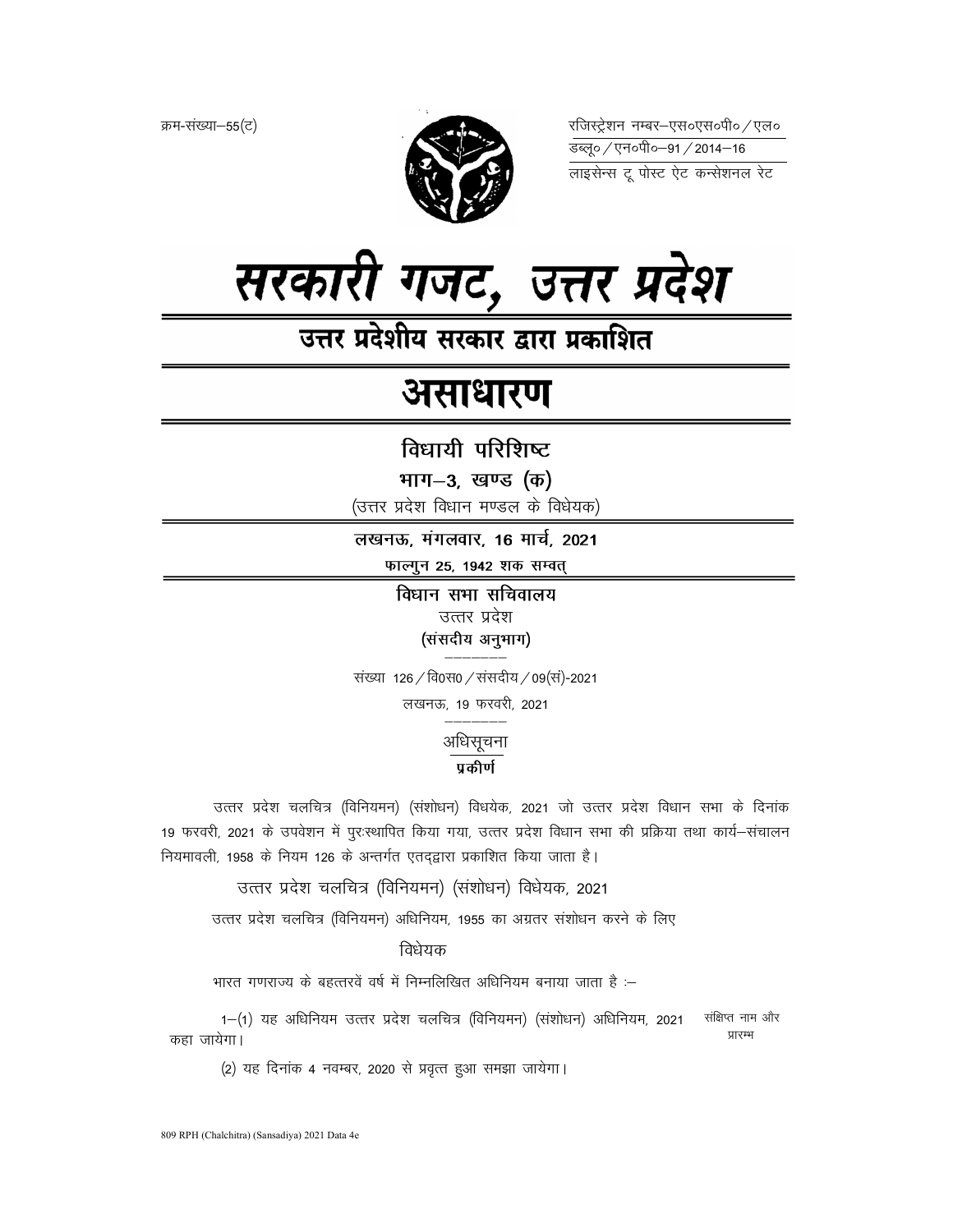उत्तर प्रदेश असाधारण गजट, 16 मार्च, 2021

2-उत्तर प्रदेश चलचित्र (विनियमन) अधिनियम, 1955 की धारा 4-ख में, उपधारा (4) के स्थान पर निम्नलिखित उपधारा रख दी जायेगी, अर्थात :-

> ''(4) आवेदक आवश्यक दस्तावेजों और फीस संदाय (यदि कोई हो) के साथ अपना आवेदन पत्र विभागीय वेब पोर्टल पर प्रस्तुत करेगा / करेगी। यदि आवेदन पत्र सभी प्रकार से पूर्ण हो और आवेदक पात्र हो तो लाइसेंस या अनुमति तीस दिन के भीतर वेब पोर्टल के माध्यम से प्रदान की जायेगी और उसे आवेदक को ई-मेल के माध्यम से प्रेषित की जायेगी। आवेदक उक्त लाइसेंस या अनुमति विभागीय वेब पोर्टल से भी डाउनलोड कर सकता / सकती है:

> परन्तु यदि लाइसेंस या अनुमति तथ्यों के दुर्व्यपदेशन अथवा तथ्यों को छिपाकर अथवा कूटरचित दस्तावेजों के आधार पर प्राप्त की जाती है, तो ऐसा लाइसेंस या अनुमति अकृत और शून्य समझी जायेगी और उसे लाइसेंस प्राधिकारी अथवा डिस्ट्रिक्ट मजिस्ट्रेट द्वारा निरस्त किया जा सकता है और आवेदक के विरुद्ध विधिक कार्यवाही की जायेगी।"

3–(1) उत्तर प्रदेश चलचित्र (विनियमन) (संशोधन) अध्यादेश, उत्तर प्रदेश अध्यादेश संख्या 20 2020 एतदद्वारा निरसित किया जाता है। सन 2020

(2) ऐसे निरसन के होते हुए भी उपधारा (1) में निर्दिष्ट अध्यादेश द्वारा यथा संशोधित मूल अधिनियम के उपबंधों के अधीन कृत कोई कार्य या की गयी कोई कार्यवाही, इस अधिनियम द्वारा यथा संशोधित मूल अधिनियम के सह प्रत्यर्थी उपबंधों के अधीन कृत या की गयी समझी जायेगी मानों इस अधिनियम के उपबंध, सभी सारवान समयों में प्रवृत्त थे।

# उद्देश्य और कारण

उत्तर प्रदेश चलचित्र (विनियमन) अधिनियम, 1955 (उत्तर प्रदेश अधिनियम संख्या 3 सन् 1956) चलचित्र / डिजिटल प्रोजेक्शन प्रणाली या वीडियो आदि के माध्यम से फिल्म प्रदर्शनों को विनियमित करने के लिए अधिनियमित किया गया है।

विज्ञान और प्रोद्योगिकी में विकास के कारण और कारबार के अनुकूल वातावरण सृजित करने के लिए विनियामक सुधार प्रारम्भ करने हेतु लक्ष्यित भारत सरकार के पहल "कारबार करने की सुगमता" के अधीन लाइसेंस और अनुमति की सरल, पारदर्शी तथा समयबद्ध प्रक्रिया का उपबन्ध करने के लिए सिनेमा, मल्टीप्लेक्स, वीडियो लाइब्रेरीज आदि की प्रचलित ऑफलाईन प्रणाली को समाप्त करने और मात्र ऑनलाईन लाइसेंस /अनुमति प्रणाली का उपबन्ध करने के लिए पूर्वोक्त अधिनियम में संशोधन करने का विनिश्चय किया गया है।

चूंकि राज्य विधान मण्डल सत्र में नहीं था और पूर्वोक्त विनिश्चय को कार्यान्वित करने के लिये तत्काल विधायी कार्यवाही करनी आवश्यक थी अतः राज्यपाल द्वारा दिनांक 4 नवम्बर, 2020 को उत्तर प्रदेश चलचित्र (विनियमन) (संशोधन) अध्यादेश, 2020 (उत्तर प्रदेश अध्यादेश संख्या 20 सन् 2020) प्रख्यापित किया गया।

यह विधेयक पूर्वोक्त अध्यादेश को प्रतिस्थापित करने के लिये पूर:स्थापित किया जाता है।

योगी आदित्यनाथ. मुख्य मंत्री।

निरसन और व्यावृत्ति

उत्तर प्रदेश

सन 1956 की

धारा ४-ख का संशोधन

अधिनियम संख्या 3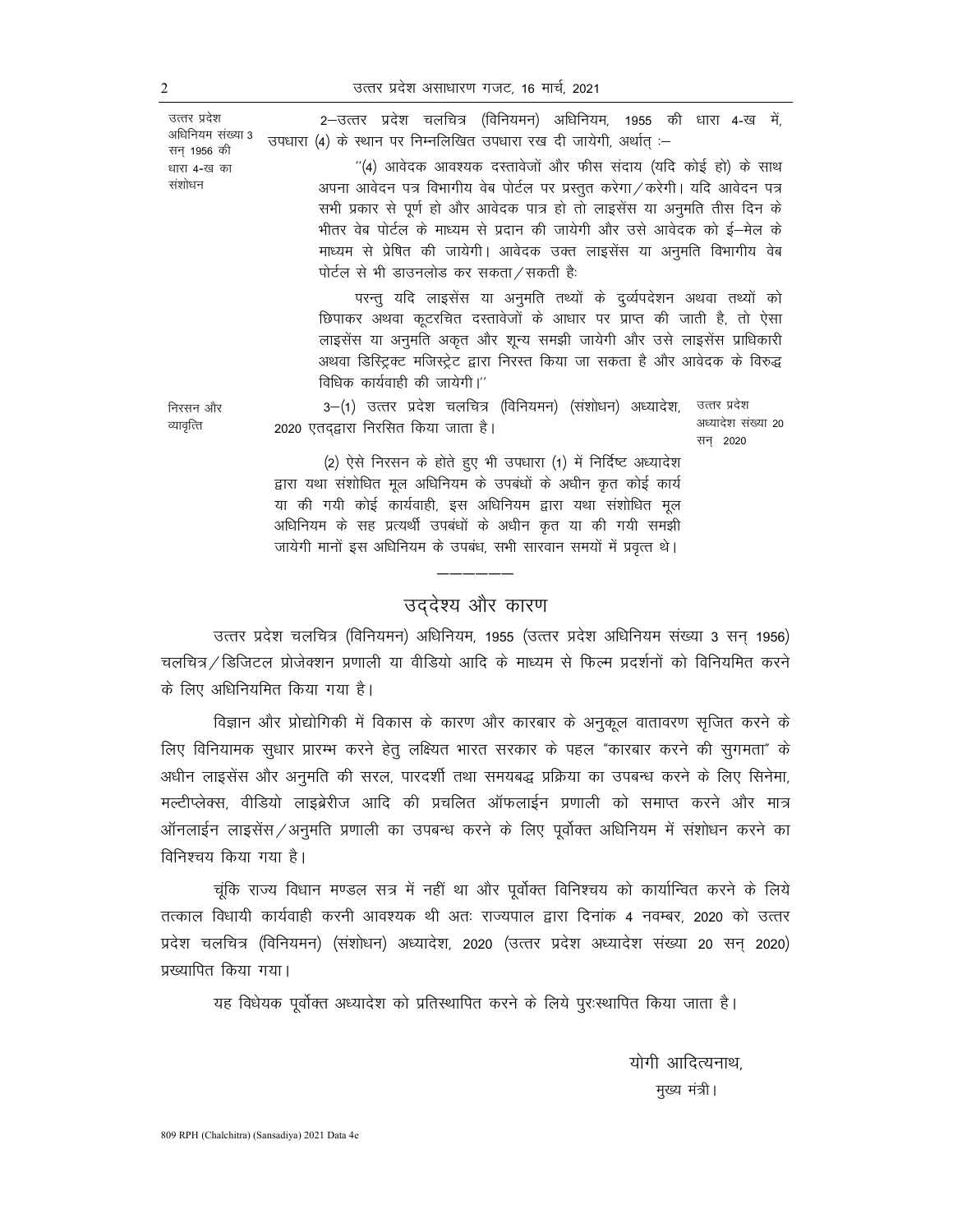# उत्तर प्रदेश चलचित्र (विनियमन) (संशोधन) विधेयक, 2021 द्वारा संशोधित की जाने वाली मूल अधिनियम की संगत धारा का उद्धरण।

## उत्तर प्रदेश चलचित्र (विनियमन) अधिनियम, 1955

धारा

4-ख-"(4) आवेदक आवश्यक दस्तावेजों और फीस संदाय (यदि कोई हो) के साथ अपना आवेदन पत्र विभागीय वेब पोर्टल पर प्रस्तुत कर सकता / सकती है। यदि आवेदन पत्र सभी प्रकार से पूर्ण हो और आवेदक पात्र हो तो लाइसेंस या अनुमति तीस दिन के भीतर वेब पोर्टल के माध्यम से प्रदान की जायेगी और उसे आवेदक को ई—मेल के माध्यम से प्रेषित की जायेगी। आवेदक उक्त लाइसेंस या अनुमति विभागीय वेब पोर्टल से भी डाउनलोड कर सकता है:

परन्तु यदि लाइसेंस या अनुमति, तथ्यों के दुर्व्यपदेशन अथवा तथ्यों को छिपाकर अथवा कूटरचित दस्तावेजों के आधार पर प्राप्त की जाती है, तो ऐसा लाइसेंस या अनुमति अकृत और शून्य समझी जायेगी और उसे लाइसेंस प्राधिकारी अथवा डिस्ट्रिक्ट मजिस्ट्रेट द्वारा निरस्त किया जा सकता है और आवेदक के विरुद्ध विधिक कार्यवाही की जायेगी।"

> आज्ञा से प्रदीप कुमार दुबे, प्रमुख सचिव।

**UTTAR PRADESH SARKAR** SANSADIYA KARYA ANUBHAG-1

No. 214/XC-S-1-21-07S-2021 Dated Lucknow, March 16, 2021

#### **NOTIFICATION MISCELLANEOUS**

IN pursuance of the provisions of clause (3) of Article 348 of the Constitution, the Governor is pleased to order the publication of the following English translation of the "Uttar Pradesh Chalchitra (Viniyaman) (Sanshodhan) Vidheyak, 2021" introduced in the Uttar Pradesh Legislative Assembly on February 19, 2021.

## THE UTTAR PRADESH CINEMAS (REGULATION) (AMENDMENT) BILL, 2021

### A

#### **BILL**

further to amend the Uttar Pradesh Cinemas (Regulation) Act, 1955.

IT Is HEREBY enacted in the Seventy-second Year of the Republic of India as  $follows:$ 

Short title and 1. (1) This Act may be called the Uttar Pradesh Cinemas (Regulation) commencement (Amendment) Act, 2021.

(2) It shall be deemed to have come into force with effect from November 4, 2020.